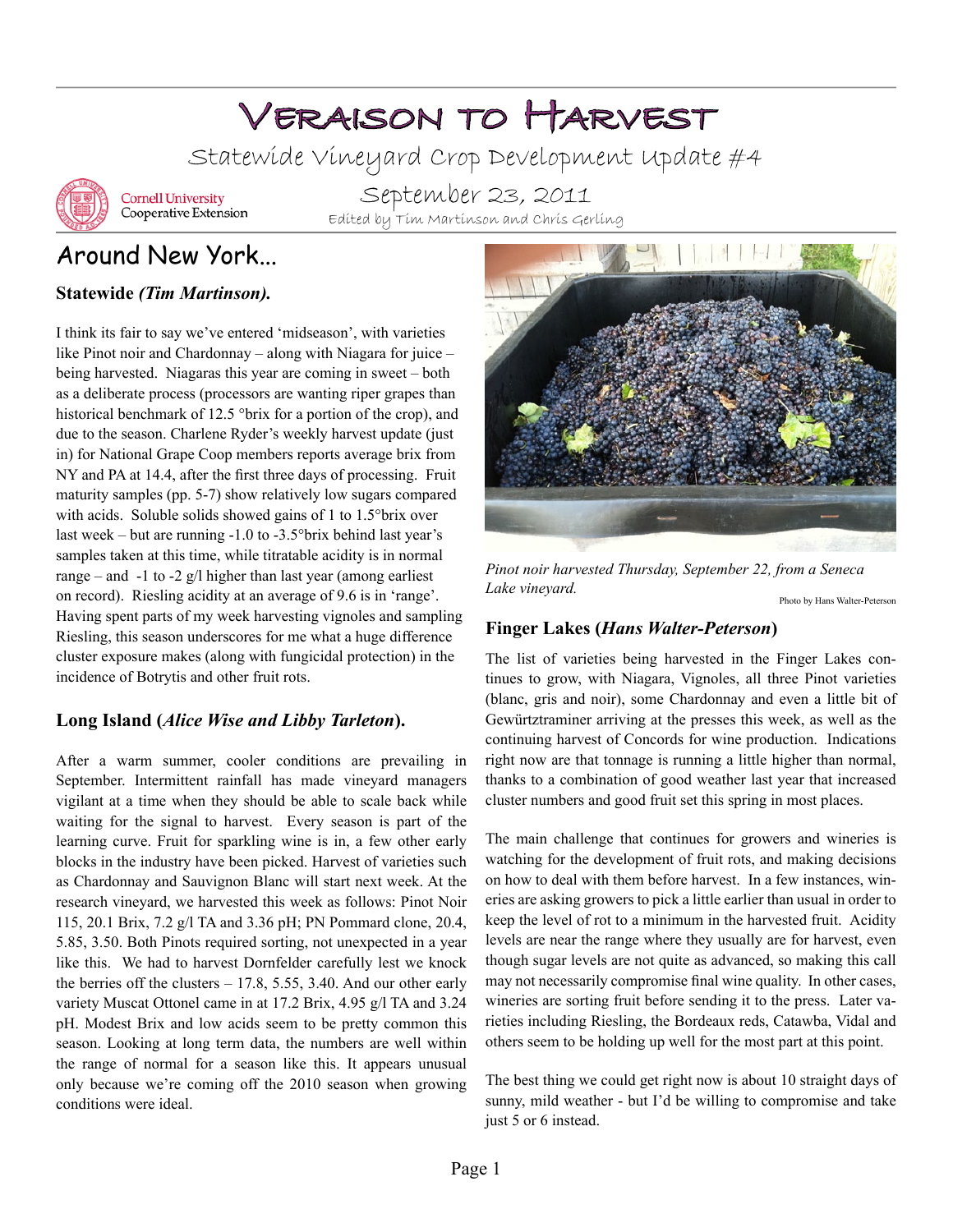#### **Lake Erie (***Jodi Creasap Gee).*

The extension offices have been quiet as growers are picking and trucking their Niagaras this week. Concords are just starting for a couple of the processors, too. We have had a few more rainy days, bringing our September total to just over 2 inches. More berry splitting continues to be a bit of a problem in the Lake Erie Region, so growers are making harvest plans with buyers based on the state of the fruit. Luckily, the first couple of weeks after veraison were sunny and dry enough to get sugars to where they need to be for Concord and Niagara harvests this year. The wine grapes are progressing nicely, and from what we see, only those that are heavily cropped have low sugars for this time of year.

#### **Hudson Valley (***Steven McKay & Steve Hoying)***.**

The Hudson Valley report will resume next week.



*Vignoles on September 21. Top: As canopy appeared. Note how many of the berries/clusters with sunlight exposure appear intact. Bottom: Same vine, with leaves removed. Note and compare the interior portions of clusters, here exposed, with the 'exterior' portions shown in the top photo.* 

Photos by Bill Wilsey

#### Lake Erie Concord Ripening Profile

*Terry Bates Cornell Lake Erie Research and Extension Laboratory*

Concord juice soluble solids ranged from 15.3 to 17.2 oBrix across the Lake Erie Production region this week and the Concord harvest season has started. All of the sites continued to accumulate sugar around 0.2 Brix/day; therefore, the separation in juice soluble solids between regions held fairly steady this week.

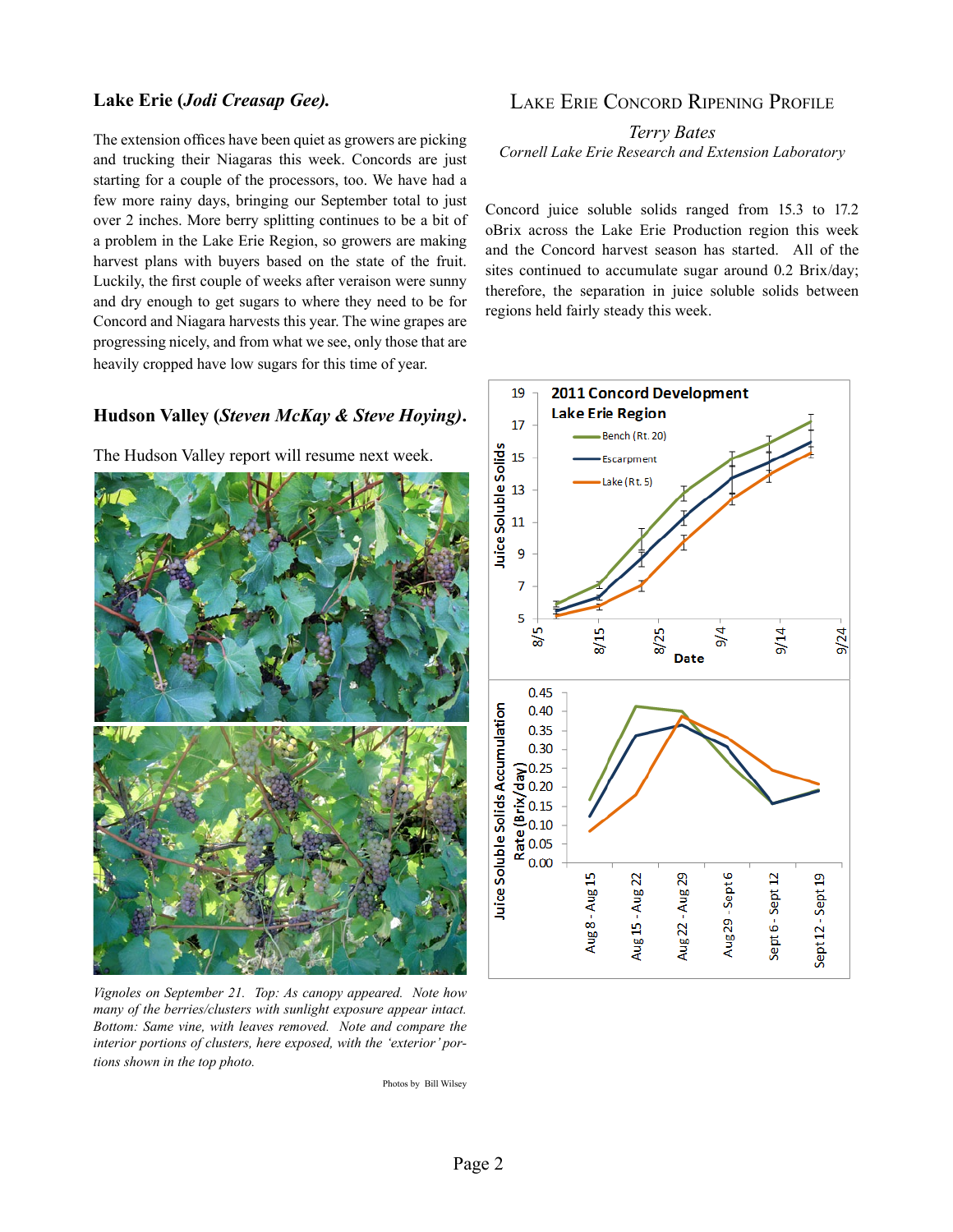### BERRY GROWTH CURVES FOR HYBRID AND Vitis vinifera Grapes to Enable Non-Destructive Crop Estimation and Crop **ADJUSTMENT**

J*odi Creasap Gee\* , Terry Bates\* , and Hans Walter-Peterson\*\* \* LERGP at CLEREL, Portland, NY; \*\*FLGP at Yates CCE, Penn Yan, NY*

In the Lake Erie Region, seasonal berry growth curve information has been useful for mid-season crop estimation and adjustment in Concord grape production. Measuring the berry growth curve of Concords over many years, for example, led to the insight that Concords reach 50% of their final weight at 30 days post-bloom. This knowledge enabled development of harvester-based midseason crop estimation and thinning techniques that have proven useful in helping growers make midseason adjustments in less-than-ideal years - and thereby reduce crop to the level that meet's processors standards when they need to do so.

Similar information could potentially be used in inter-specific hybrid and *Vitis vinifera* grape production; however, little information exists on seasonal changes in berry weight in hybrid and *V. vinifera* varieties. The purpose of this project is to establish berry weight and diameter curves for Concord and common hybrid and *Vitis vinifera* grape varieties in NY to enable growers to estimate crop size nondestructively and possibly and precision.

ger Lakes, individual ber-



*Caliper used to measure berry diameter. Berries from 12 varieties, collected weekly from 15-20 days after bloom until harvest were individually weighed and their diameter measured during the 2010 and 2011 (now underway) seasons.*

Photo by Jodi Creasap Gee



thin with more accuracy *A statistical analysis technique called regression indicates that Concord berry diameter at*  In the Lake Erie and Fin-*after bloom (final berry weight) can be used to predict berry weight. These graphs indicate A) 20 days after bloom (25% of the final berry weight), B) 35 days after bloom (50% of the final berry weight), C) 73 days after bloom (75% of the final berry weight), and D) 95 days that predicted berry weight is close to observed berry weight using the equation derived from the analysis.*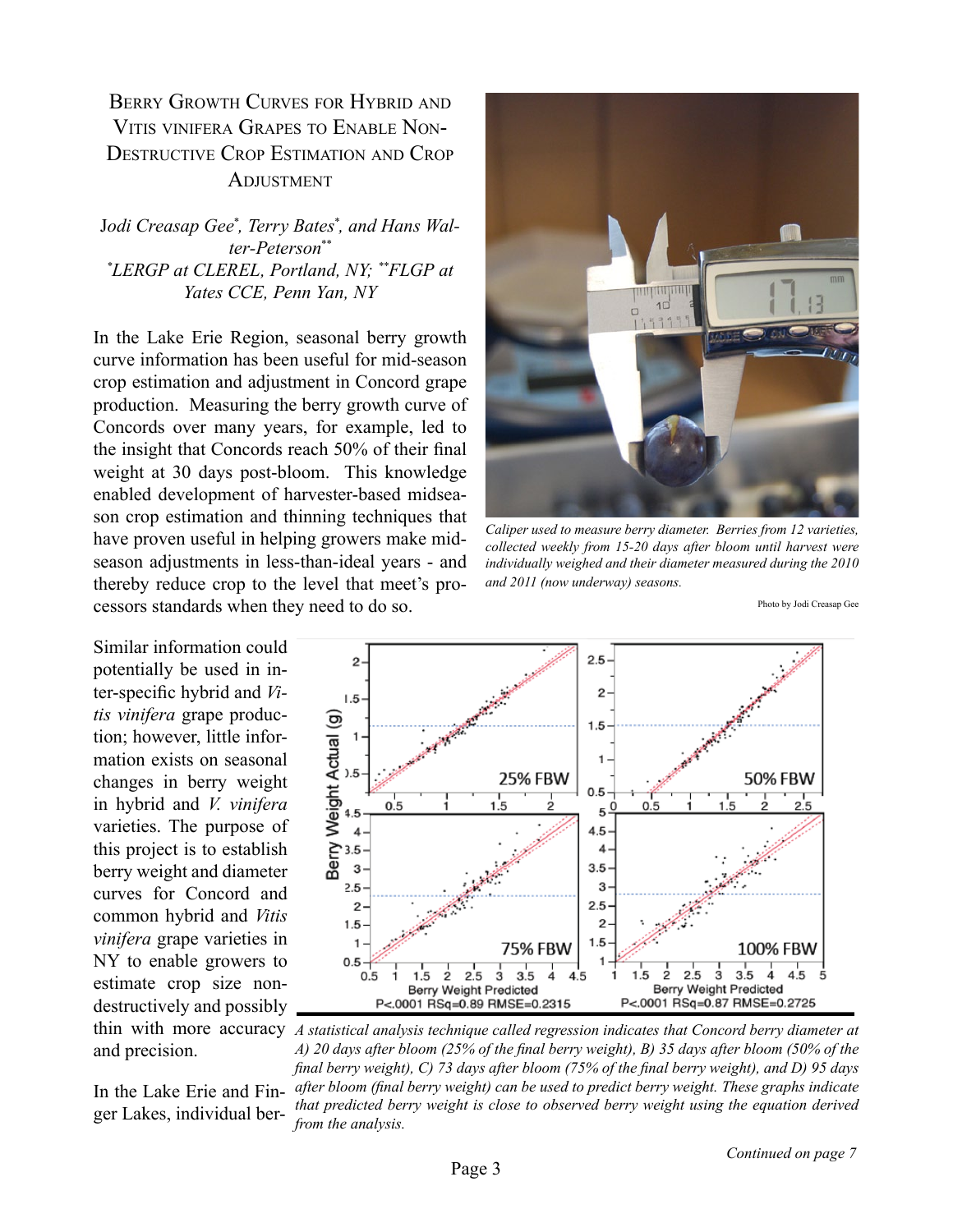## FRUIT MATURATION REPORT - 9/23/2011

Samples reported here were collected on **Monday and Tuesday September 19-20.** This week we have samples from all four regions (Finger Lakes, Lake Erie, Long Island, Hudson Valley. Please note: Previous sample averages reflect **only** samples from the limited set we sampled last week. Where appropriate, sample data from 2010, averaged over all sites is included. Tables from 2010 are archived at http://grapesandwine.cals.cornell.edu/cals/grapesandwine/veraison-to-harvest/2010.cfm .

We are again reporting berry weight, brix, titratable acidity and pH, and yeast assimilable nitrogen (YAN), as part of a joint project with Anna Katharine Mansfield and Lailiang Cheng. Graduate student Mark Nisbit is running the YAN assays as part of his Ph D project, and other students from the Enology lab are running samples (details in later issue) . - TEM

#### **Cabernet Franc**

| <b>Region</b>                     | <b>Harvest Date</b>    | <b>Description</b>      | Ber. Wt. g.  | % Brix       | pH           | TA g/L       | YAN (ppm)        |
|-----------------------------------|------------------------|-------------------------|--------------|--------------|--------------|--------------|------------------|
| <b>Finger Lakes</b>               | 9/20/2011              | W Seneca                | 1.29         | 19.3         | 3.09         | 7.7          | 19               |
| Finger Lakes                      | 9/20/2011              | W Cayuga                | 1.38         | 18.9         | 3.38         | 5.3          | 65               |
| Hudson Valley                     | 9/20/2011              | HV Lab                  | 1.50         | 17.0         | 3.48         | 7.1          | 191              |
| Lake Erie                         | 9/20/2011              | Portland                | 1.91         | 17.2         | 3.12         | 10.6         | 176              |
| Average                           | 9/20/2011              |                         | 1.52         | 18.1         | 3.27         | 7.7          | 113              |
| <b>Prev Sample</b>                | 9/13/2011              |                         | 1.52         | 16.4         | 3.12         | 10.3         | 111              |
| '10 Average<br>Catawba            | 9/20/2010              |                         | 1.53         | 20.9         | 3.45         | 6.8          | 78               |
| <b>Region</b>                     | <b>Harvest Date</b>    | <b>Description</b>      | Ber. Wt. g.  | % Brix       | pH           | TA g/L       | <b>YAN (ppm)</b> |
| <b>Finger Lakes</b>               |                        |                         |              |              |              |              |                  |
| <b>Prev Sample</b>                |                        |                         |              |              |              |              |                  |
| '10 Sample                        | 9/13/2011<br>9/20/2010 | W Cayuga<br>W Cayuga    | 2.36<br>2.34 | 15.0<br>17.8 | 2.77<br>3.30 | 13.6<br>12.0 | 57<br>186        |
| Cayuga White                      |                        |                         |              |              |              |              |                  |
| <b>Region</b>                     | <b>Harvest Date</b>    | <b>Description</b>      | Ber. Wt. g.  | % Brix       | pH           | TA g/L       | YAN (ppm)        |
| <b>Finger Lakes</b>               | 9/20/2011              | W Keuka                 | 2.60         | 15.3         | 3.06         | 9.4          | 169              |
| <b>Finger Lakes</b>               | 9/20/2011              | W Cayuga                | 2.50         | 17.6         | 3.17         | 7.1          | 167              |
| Average                           | 9/20/2011              |                         | 2.55         | 16.5         | 3.12         | 8.3          | 168              |
| <b>Previous Sample</b>            | 9/13/2011              |                         | 2.39         | 16.0         | 3.00         | 8.8          | 184              |
| '10 Sample                        | 8/30/10                | <b>Final sample</b>     | 2.91         | 15.4         | 3.3          | 12.1         | 201              |
| Chardonnay                        |                        |                         |              |              |              |              |                  |
| <b>Region</b>                     | <b>Harvest Date</b>    | <b>Description</b>      | Ber. Wt. g.  | % Brix       | pH           | TA g/L       | YAN (ppm)        |
| <b>Finger Lakes</b>               | 9/20/2011              | W Seneca                | 1.37         | 19.9         | 3.25         | 6.8          | 57               |
| Finger Lakes                      | 9/20/2011              | W Cayuga                | 1.35         | 19.6         | 3.18         | 7.8          | 157              |
| <b>Hudson Valley</b>              | 9/20/2011              | HV Lab                  | 1.45         | 17.5         | 3.57         | 7.8          | 388              |
| Hudson Valley                     | 9/20/2011              | Hudson Valley           | 1.56         | 19.5         | 3.36         | 8.4          | 337              |
| Long Island                       | 9/20/2011              | North Fork South        | 1.85         | 18.0         | 3.45         | 8.7          | 228              |
| Average                           | 9/20/2011              |                         | 1.52         | 18.9         | 3.36         | 7.9          | 234              |
| <b>Prev Sample</b><br>'10 Average | 9/13/2011<br>9/13/2010 |                         | 1.55<br>1.42 | 17.4<br>21.6 | 3.25<br>3.59 | 8.8<br>6.8   | 237<br>246       |
| <b>Chenin blanc</b>               |                        |                         |              |              |              |              |                  |
| <b>Region</b>                     | <b>Harvest Date</b>    | <b>Description</b>      | Ber. Wt. g.  | % Brix       | pH           | TA g/L       | YAN (ppm)        |
| Long Island                       | 9/20/2011              | North Fork North        | 1.92         | 15.0         | 3.17         | 11.1         | 138              |
| <b>Prev Sample</b>                | 9/13/2011              | <b>North Fork North</b> | 1.93         | 14.0         | 3.08         | 11.5         | 125              |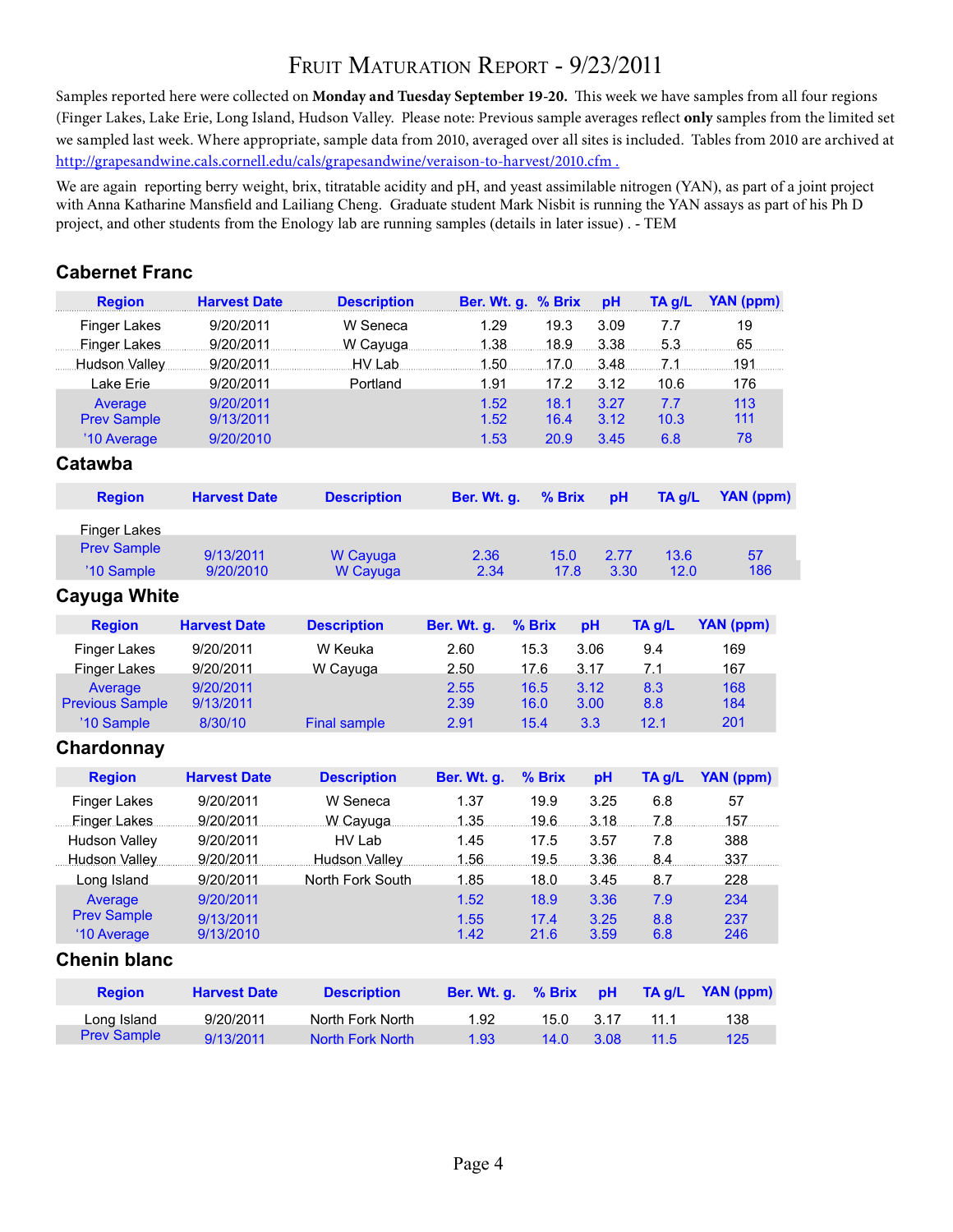## **Concord**

| <b>Region</b>      | <b>Harvest Date</b> | <b>Description</b> | Ber. Wt. q. | $%$ Brix | pH   | TA g/L | YAN (ppm) |
|--------------------|---------------------|--------------------|-------------|----------|------|--------|-----------|
| Finger Lakes       | 9/20/2011           | W Keuka            | 2.86        | 16.2     | 3.21 | 9.0    | 182       |
| Lake Erie          | 9/20/2011           | Portland           | 3.94        | 16.9     | 3.27 | 10.5   | 243       |
| Average            | 9/20/2011           |                    | 3.40        | 16.6     | 3.24 | 9.7    | 212       |
| <b>Prev Sample</b> | 9/13/2011           |                    | 3.33        | 15.4     | 3.20 | 9.7    | 237       |
| '10 Sample         | 9/20/2010           |                    | 3.30        | 16.0     | 3.32 | 9.8    | 132       |

## **Lemberger**

| <b>Region</b>       | <b>Harvest Date</b> | <b>Description</b> | Ber. Wt. g. % Brix |      | pH   | TA g/L | YAN (ppm) |
|---------------------|---------------------|--------------------|--------------------|------|------|--------|-----------|
| <b>Finger Lakes</b> | 9/20/2011           | E Keuka            | 1.63               | 21.1 | 3.16 | 6.5    | 33        |
| <b>Finger Lakes</b> | 9/20/2011           | W Seneca           | 1.46               | 20.6 | 3.31 | 5.7    | 199       |
| Average             | 9/20/2011           |                    | 1.55               | 20.9 | 3.24 | 6.1    | 116       |
| Prev. Sample        | 9/13/2011           |                    | 1.60               | 20.9 | 3.11 | 7.0    | 106       |
| '10 Sample          | 9/20/2010           |                    | 2.06               | 21.4 | 3.18 | 7.4    | 39        |

#### **Malbec**

| <b>Region</b>      | <b>Harvest Date</b> | <b>Description</b> | Ber. Wt. q. % Brix |      | <b>DH</b> | <b>TA a/L</b> | YAN (ppm) |
|--------------------|---------------------|--------------------|--------------------|------|-----------|---------------|-----------|
| Long Island        | 9/20/2011           | North Fork South   | 2.18               | 17.9 | 3.50      | 9.3           | 282       |
| <b>Prev Sample</b> | 9/13/2011           | North Fork South   | 2.21               | 16.1 | 3.37      | 10.1          | 283       |

#### **Merlot**

| <b>Region</b>      | <b>Harvest Date</b> | <b>Description</b> | Ber. Wt. g. | % Brix | рH   | TA g/L | YAN (ppm) |
|--------------------|---------------------|--------------------|-------------|--------|------|--------|-----------|
| Hudson Valley      | 9/20/2011           | HV Lab             | 1.41        | 16.1   | 3.59 | 6.6    | 236       |
| Long Island        | 9/20/2011           | North Fork South   | 1.87        | 17.5   | 3.57 | 7.5    | 143       |
| Average            | 9/20/2011           |                    | 1.64        | 16.8   | 3.58 | 7.1    | 189       |
| <b>Prev Sample</b> | 9/13/2011           |                    | 1.63        | 15.6   | 3.45 | 10.5   | 196       |
| '10 Sample         | 9/13//2010          |                    | 1.71        | 20.3   | 3.73 | 5.0    | 147       |

## **Niagara**

| <b>Region</b>      | <b>Harvest Date</b> | <b>Description</b> | Ber. Wt. g. % Brix |      | <b>DH</b> | TA a/L | YAN (ppm) |
|--------------------|---------------------|--------------------|--------------------|------|-----------|--------|-----------|
| Lake Erie          | 9/20/2011           | Portland           | 4.40               | 16.0 | 3.21      | 7 Q    | 172       |
| <b>Prev Sample</b> | 9/13/2011           | Portland           | 4.25               | 14.9 | 3.24      | 7.5    | 166       |

#### **Noiret**

| <b>Region</b>        | <b>Harvest Date</b> | <b>Description</b> | Ber. Wt. g. % Brix |      | рH   | TA g/L | YAN (ppm) |
|----------------------|---------------------|--------------------|--------------------|------|------|--------|-----------|
| Hudson Valley        | 9/20/2011           | HV Lab             | 1.61               | 17.2 | 3.39 | 7.9    | 295       |
| <b>Hudson Valley</b> | 9/20/2011           | W HV               | 1.62               | 17.7 | 3.14 | 10.3   | 138       |
| Lake Erie            | 9/20/2011           | Ripley             | 1.69               | 17.5 | 3.10 | 8.4    | 173       |
| Average              | 9/20/2011           |                    | 1.64               | 17.5 | 3.21 | 8.9    | 202       |
| <b>Prev Sample</b>   | 9/13/2011           |                    | 1.65               | 16.7 | 3.12 | 11.0   | 190       |
| '10 Average          | 9/20/2010           |                    | 1.68               | 18.9 | 3.41 | 8.5    | 137       |

## **Pinot Noir**

| <b>Region</b>        | <b>Harvest Date</b> | <b>Description</b>   | Ber. Wt. g. % Brix |      | рH   | $TA$ g/L | YAN (ppm) |
|----------------------|---------------------|----------------------|--------------------|------|------|----------|-----------|
| Finger Lakes         | 9/20/2011           | E Seneca             | 1.23               | 20.0 | 3.36 | 5.7      | 99        |
| <b>Hudson Valley</b> | 9/20/2011           | HV Lab               | 1.83               | 17.9 | 3.55 | 7.7      | 279       |
| Hudson Valley        | 9/20/2011           | <b>Hudson Valley</b> | 1.38               | 19.8 | 3.58 | 7.1      | 349       |
| Average              | 9/20/2011           |                      | 1.48               | 19.2 | 3.50 | 6.9      | 243       |
| <b>Prev Sample</b>   | 9/13/2011           |                      | 1.50               | 17.8 | 3.36 | 7.8      | 246       |
| '10 Average          | 9/20/2010           |                      | 1.44               | 23.6 | 3.95 | 7.0      | 266       |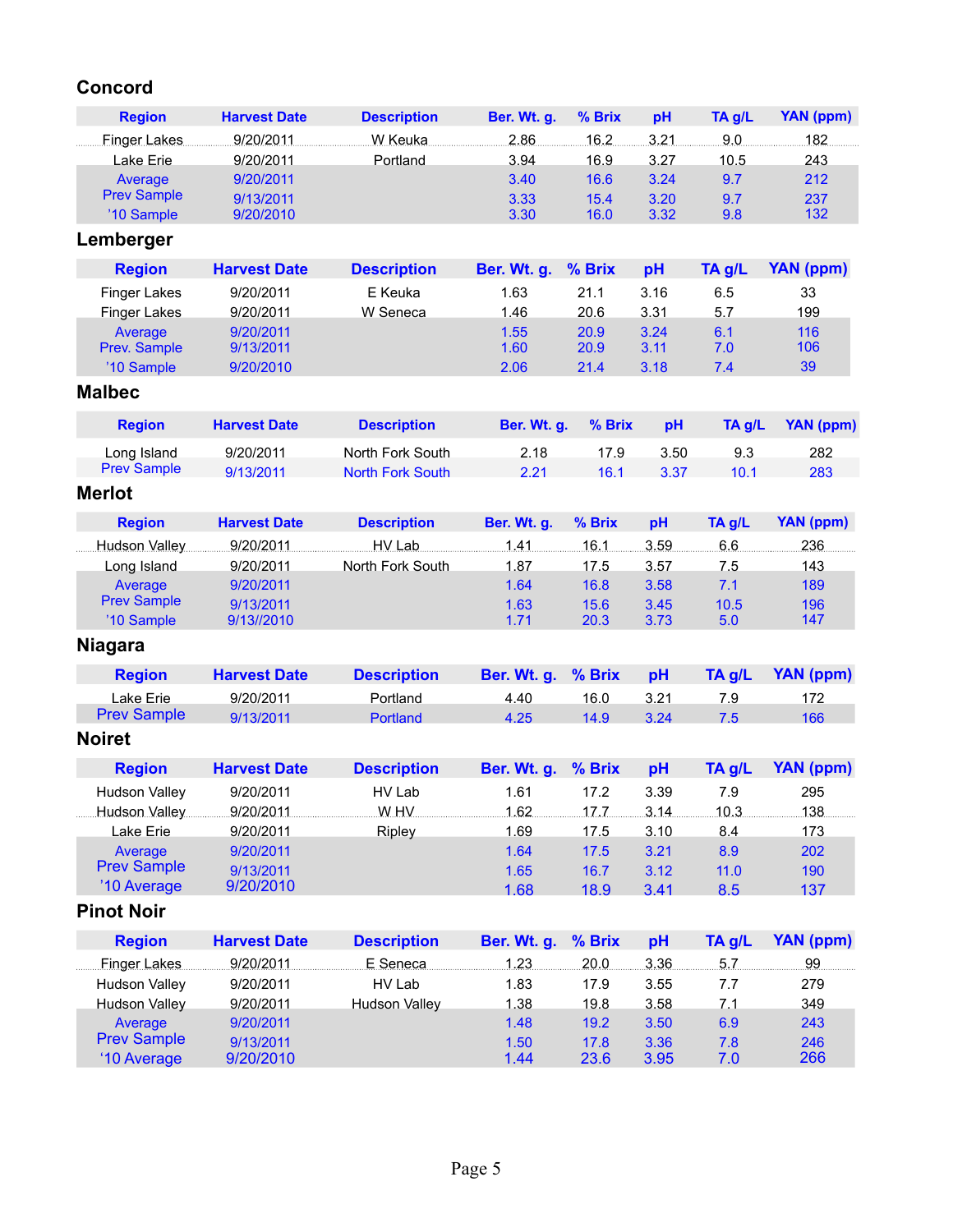## **Riesling**

| <b>Region</b>        | <b>Harvest Date</b>    | <b>Description</b>  | Ber. Wt.<br>g. | % Brix | pH   | TA g/L | <b>YAN (ppm)</b> |  |  |  |  |
|----------------------|------------------------|---------------------|----------------|--------|------|--------|------------------|--|--|--|--|
| <b>Finger Lakes</b>  | 9/20/2011              | E Seneca            | 1.34           | 16.9   | 2.95 | 9.9    | 79               |  |  |  |  |
| <b>Finger Lakes</b>  | 9/20/2011              | E Seneca            | 1.49           | 18.2   | 2.97 | 9.7    | 73               |  |  |  |  |
| <b>Finger Lakes</b>  | 9/20/2011              | W Seneca - LR/ST    | 1.41           | 17.9   | 3.00 | 9.0    | 70               |  |  |  |  |
| <b>Finger Lakes</b>  | 9/20/2011              | W Seneca - NLR/NST  | 1.17           | 19.0   | 2.97 | 9.2    | 49               |  |  |  |  |
| <b>Finger Lakes</b>  | 9/20/2011              | E Seneca-shoot thin | 1.38           | 18.6   | 3.03 | 8.9    | 48               |  |  |  |  |
| Finger Lakes         | 9/20/2011              | E Seneca - no thin  | 1.24           | 17.3   | 2.97 | 9.5    | 43               |  |  |  |  |
| Finger Lakes         | 9/20/2011              | W Cayuga            | 1.48           | 16.9   | 2.93 | 10.9   | 120              |  |  |  |  |
| <b>Hudson Valley</b> | 9/20/2011              | HV Lab              | 1.50           | 14.9   | 3.25 | 9.1    | 231              |  |  |  |  |
| Lake Erie            | 9/20/2011              | Fredonia.           | 2.00           | 15.4   | 2.97 | 11.7   | 242              |  |  |  |  |
| Long Island          | 9/20/2011              | North Fork North    | 1.55           | 16.7   | 3.24 | 8.4    | 117              |  |  |  |  |
| Average              | 9/20/2011              |                     | 1.46           | 17.2   | 3.03 | 9.6    | 107              |  |  |  |  |
| <b>Prev Sample</b>   | 9/13/2011              |                     | 1.36           | 16.4   | 2.95 | 10.4   | 97               |  |  |  |  |
| '10 Average          | 9/20/2010              |                     | 1.47           | 18.8   | 3.23 | 8.8    | 90               |  |  |  |  |
|                      | <b>Sauvignon Blanc</b> |                     |                |        |      |        |                  |  |  |  |  |

| <b>Region</b>      | <b>Harvest Date</b> | <b>Description</b>  | Ber. Wt. q. | $%$ Brix | <b>H</b> q | TA q/L | YAN (ppm) |
|--------------------|---------------------|---------------------|-------------|----------|------------|--------|-----------|
| Long Island        | 9/20/2011           | North Fork North    | 1.64        | 18.7     | 3.44       |        | 170       |
| <b>Prev Sample</b> | 9/13/2011           | North Fork North    | 1.58        | 18.0     | 3.39       | 7.6    | 170       |
| '10 Sample         | 9/08/2010           | <b>Final Sample</b> | 1.84        | 19.8     | 3.64       | 8.0    | 242       |
|                    |                     |                     |             |          |            |        |           |

## **Seyval Blanc**

| <b>Region</b>        | <b>Harvest Date</b> | <b>Description</b>  | Ber. Wt. g. % Brix |      | pH   | TA a/L | YAN (ppm) |
|----------------------|---------------------|---------------------|--------------------|------|------|--------|-----------|
| Finger Lakes         | 9/13/2011           | W Cayuga            | <b>HARVEST</b>     |      |      |        |           |
| <b>Hudson Valley</b> | 9/20/2011           | HV Lab              | 1.76               | 18.4 | 3.29 | 7.2    | 136       |
| <b>Hudson Valley</b> | 9/13/2011           | W HV                | <b>HARVEST</b>     |      |      |        |           |
| Average              |                     | (only 1 block)      | 1.76               | 18.4 | 3.29 | 7.2    | 136       |
| <b>Prev Sample</b>   | 9/13/2011           |                     | 1.88               | 17.6 | 3.23 | 7.7    | 135       |
| '10 Average          | 8/30/2010           | <b>Final Sample</b> | 1.64               | 18.3 | 3.46 | 9.3    | 170       |

### **Traminette**

| <b>Region</b>      | <b>Harvest Date</b> | <b>Description</b> | Ber. Wt. g. % Brix |      | pH   | TA g/L | YAN (ppm) |
|--------------------|---------------------|--------------------|--------------------|------|------|--------|-----------|
| Finger Lakes       | 9/20/2011           | W Keuka            | 1.47               | 18.6 | 2.92 | 9.6    | 80        |
| Finger Lakes       | 9/20/2011           | W Seneca           | 1.80               | 18.7 | 3.08 | 11.0   | 70        |
| Hudson Valley      | 9/20/2011           | HV Lab             | 1.84               | 16.9 | 3.23 | 8.4    | 166       |
| Hudson Valley      | 9/20/2011           | W HV               | 1.68               | 20.0 | 3.09 | 8.4    | 39        |
| Lake Erie          | 9/20/2011           | Fredonia           | 2.31               | 21.0 | 2.89 | 9.9    | 88        |
| Average            | 9/20/2011           |                    | 1.82               | 19.0 | 3.04 | 9.5    | 88        |
| <b>Prev Sample</b> | 9/13/2011           |                    | 1.84               | 18.0 | 2.98 | 10.0   | 71        |
| '10 Average        | 9/20/2010           |                    | 1.72               | 20.6 | 3.26 | 9.5    | 160       |

## **Vignoles**

| <b>Region</b>       | <b>Harvest Date</b> | <b>Description</b>      | Ber. Wt. g. % Brix |      | pH   | $TA$ g/L | YAN (ppm) |
|---------------------|---------------------|-------------------------|--------------------|------|------|----------|-----------|
| Finger Lakes        | 9/20/2011           | W Keuka-VSP, Shoot thin | 1.35               | 23.5 | 3.12 | 12.1     | 173       |
| <b>Finger Lakes</b> | 9/20/2011           | W keuka-VSP, No Thin    | 1.25               | 22.2 | 3.07 | 10.6     | 164       |
| <b>Finger Lakes</b> | 9/20/2011           | W keuka-high wire ST    | 1.33               | 25.0 | 3.17 | 11.6     | 158       |
| Finger Lakes        | 9/20/2011           | W keuka-high wire NST   | 1.37               | 22.3 | 3.04 | 14.9     | 160       |
| Average             | 9/20/2011           |                         | 1.42               | 22.4 | 3.09 | 11.7     | 149       |
| <b>Prev Sample</b>  | 9/13/2011           |                         | 1.37               | 20.4 | 3.05 | 12.4     | 165       |
| '10 Average         | 9/20/2010           |                         | 1.65               | 23.2 | 2.19 | 13.3     | 231       |